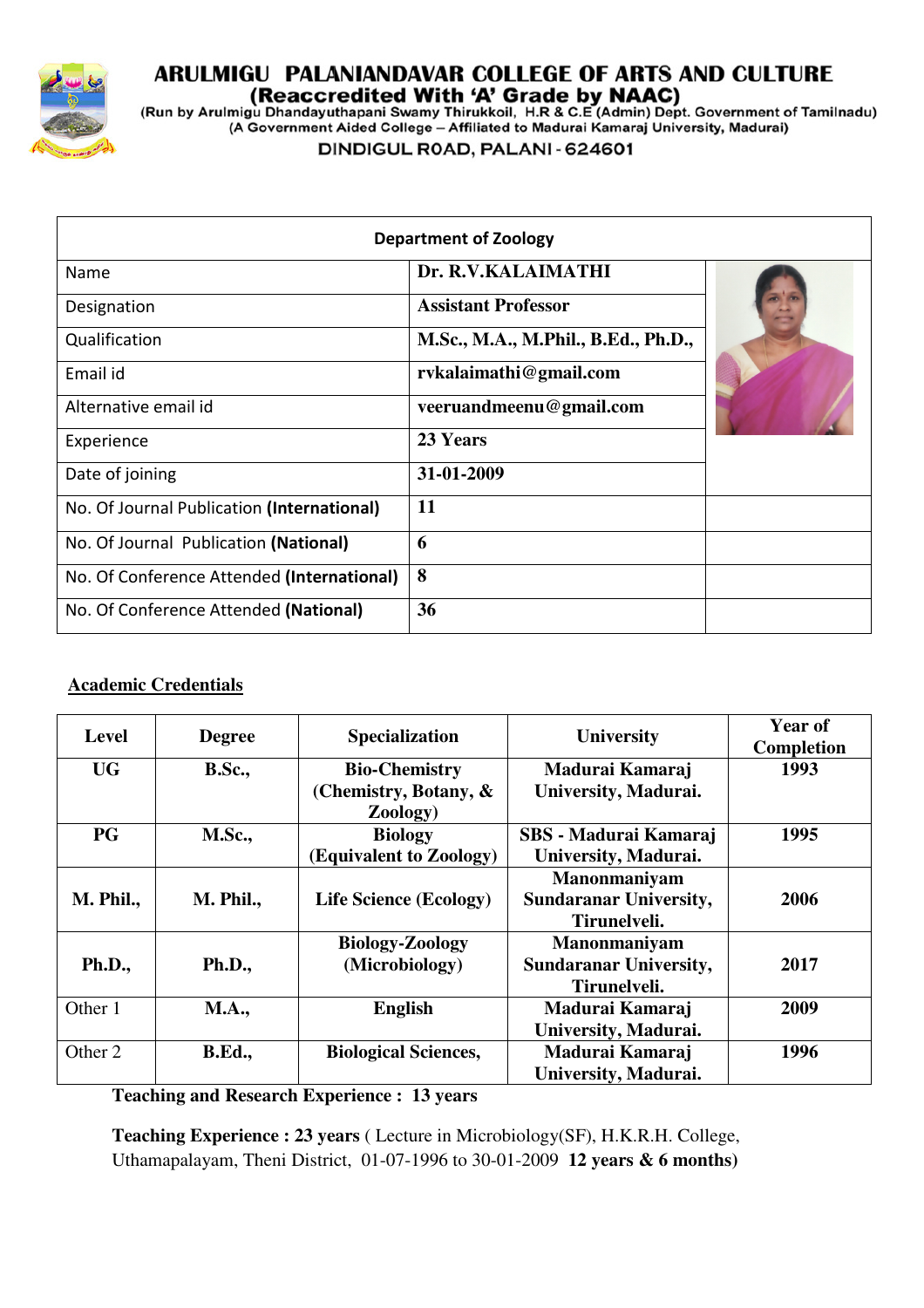| <b>Detail of</b><br><b>Orientation Course</b> |                         | i) 22-07-2002 to 31-07-2002<br>(Ten days)   |                     | Sri Avinashilingam<br><b>Education Trust</b><br>Institutions, Training and<br>Orientation Centre,<br>National Service Scheme,<br>Coimbatore. |
|-----------------------------------------------|-------------------------|---------------------------------------------|---------------------|----------------------------------------------------------------------------------------------------------------------------------------------|
|                                               |                         | ii) $09-11-2010$ to<br>06-12-2010 (28 days) |                     | Academic Staff College,<br><b>Bharathidasan University</b><br>Tiruchirappalli-620023                                                         |
|                                               | $\overline{\text{iii}}$ | 21-03-2012 & 22-03-2012<br>(Two days)       |                     | Madurai Kamaraj<br>University, School of<br><b>Biological Sciences,</b><br>Madurai-625021.                                                   |
|                                               | iv)                     | $02-02-2013$ (one day)                      |                     | Arulmigu Palaniandavar<br>Arts College for Women,<br>Cinnakalayamputhur,<br>Palani.                                                          |
| <b>Detail of Refresher</b><br>Course          | $\mathbf{i}$            | 03-10-2012 to<br>23-10-2012                 | $(21 \text{ days})$ | Academic Staff College,<br>Bharathiar University,<br>Coimbatore-641 046.                                                                     |
|                                               | ii)                     | 27-11-2015 to<br>17-12-2015                 | $(21 \text{ days})$ | <b>Human Resource</b><br>Development Centre,<br>Madurai Kamaraj<br>University,<br>Madurai-625021.                                            |
|                                               | iii)                    | 17-11-2017 to<br>07-12-2017                 | $(21 \text{ days})$ | UGC - Academic Staff<br>College,<br>Bharathiar University,<br>Coimbatore-641 046.                                                            |

# **MEMBER NOMINATED:**

- 1. Nominated as a Rapporteur in the International Conference on " Global Competitiveness in Biology, Chemistry and Environment: For a Better Tomorrow" in the Dept. of Biochemistry, Rev. Jacob Memorial Christian College, Ambilikkai, Proteofest  $3<sup>rd</sup>$  Feb 2011.
- 2. Nominated as a Chairman in the U.G. Board of Zoology valuation M.K.U, Madurai. (2015 to till date)
- 3. Nominated as a Member in the Board of Studies of Zoology(U.G.), in V.V.V. College for Women, Virudhunagar, (2016 to till date)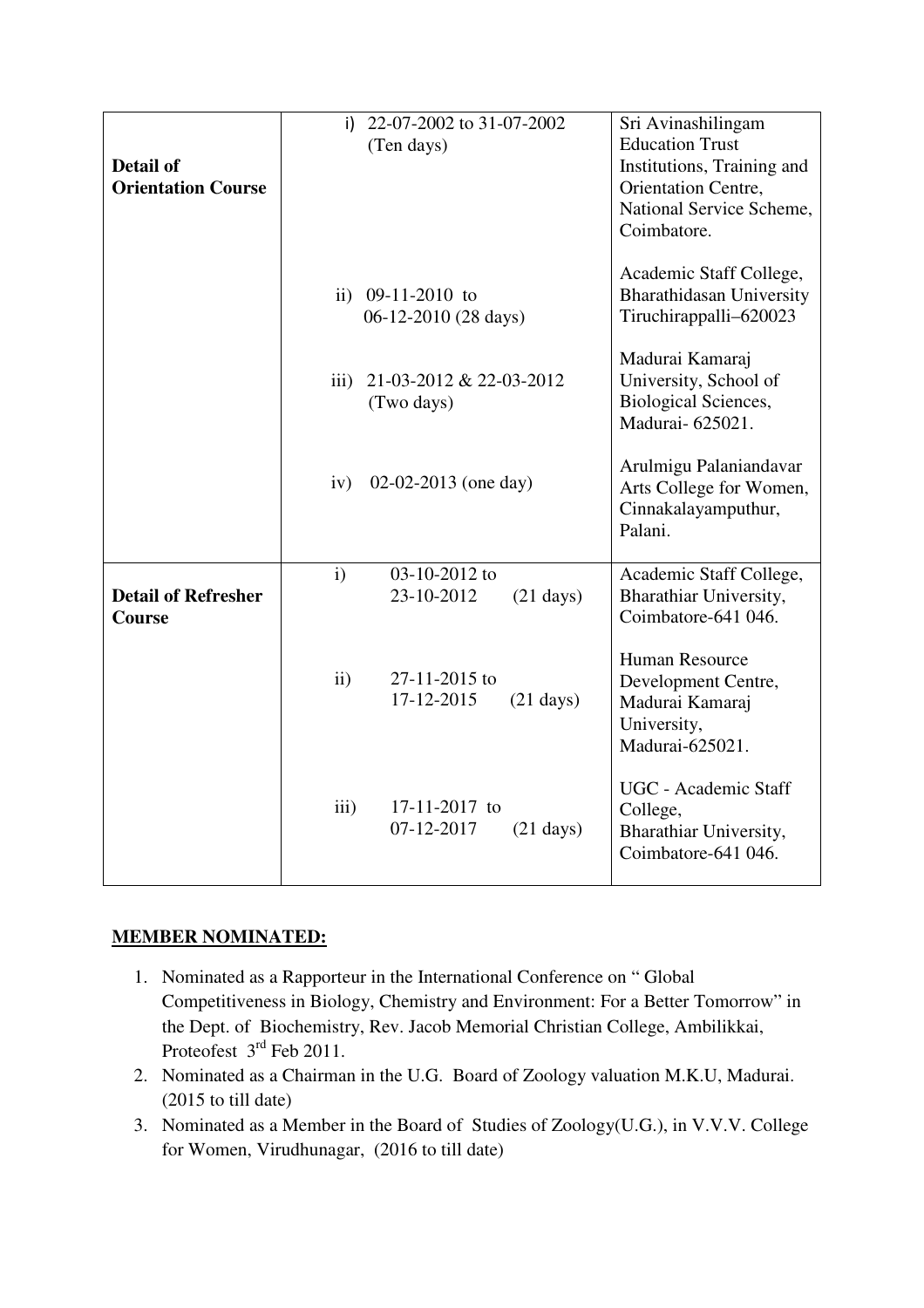- 4. Nominated as a Examiner and Evaluator for Examinations TNPSC Competitive Examinations/Departmental Examinations, Chennai-600003. (2017)
- 5. Nominated as a Member in the Board of Studies of Zoology (U.G.), in S.V.N. College of Arts & Science, Nagamalai, Madurai. (2018 to till date).

#### **Question Paper Setter :-**

 Yadhava College for Men, Madurai, Nirmala College for Women, Coimbatore, G.V.G. College for Women, Udumalpet, NGM College, Pollachi, APA College for Women, Palani, Jayaraj Annapackiam College, Periyakulam, H.K.R.H. College, Uthamapalayam, SVN College, Madurai, & Madura College, Madurai.

#### **External Practical Examiner :-**

H.K.R.H. College, Uthamapalayam, N.S. College for Women, Theni, Sri Adi Chunchanagiri Women's College, Cumbum, Jeyaraj Celladurai College Periyakulam, GTN College, Dindigul, NGM College, Pollachi, SVN College for Arts & Science, Madurai, Wakf Board College, Madurai, C.S.I. College for Arts & Science, Madurai, Ambika College of Arts and Science, Madurai, & Rev. Jacob Memorial Christian College, Ambilikkai.

#### **External Evaluator :-**

H.K.R.H. College, Uthamapalayam, N.S. College for Women, Theni, Nirmala College for Women, Coimbatore, G.V.G. College, Udumalpet, NGM College, Pollachi, & APA College for Women, Palani.

#### **\*\*Details of Journal Publications**:

#### **INTERNATIONAL JOURNAL PUBLICATIONS**

- 1. **R.V. Kalaimathi,** 2012. The role of Probiotics Lactobacillus acidophilus, Saccharomyces Bulardi in human intestinal infections. International Conference conducted by V.V.V. College for Women, Virudhunagar. (ISBN: 978-93-80657- 44-8).
- 2. N. Kavitha, M. Gangadevi, and **R.V. Kalaimathi**, 2012. Impact of Tannery Effluent on Pithalaipatti Pond Water in Dindigul District. International Conference conducted by thopa cyf ey ew;gzp kd;wk; godp. (ISBN: 978-81-7735- 678-6).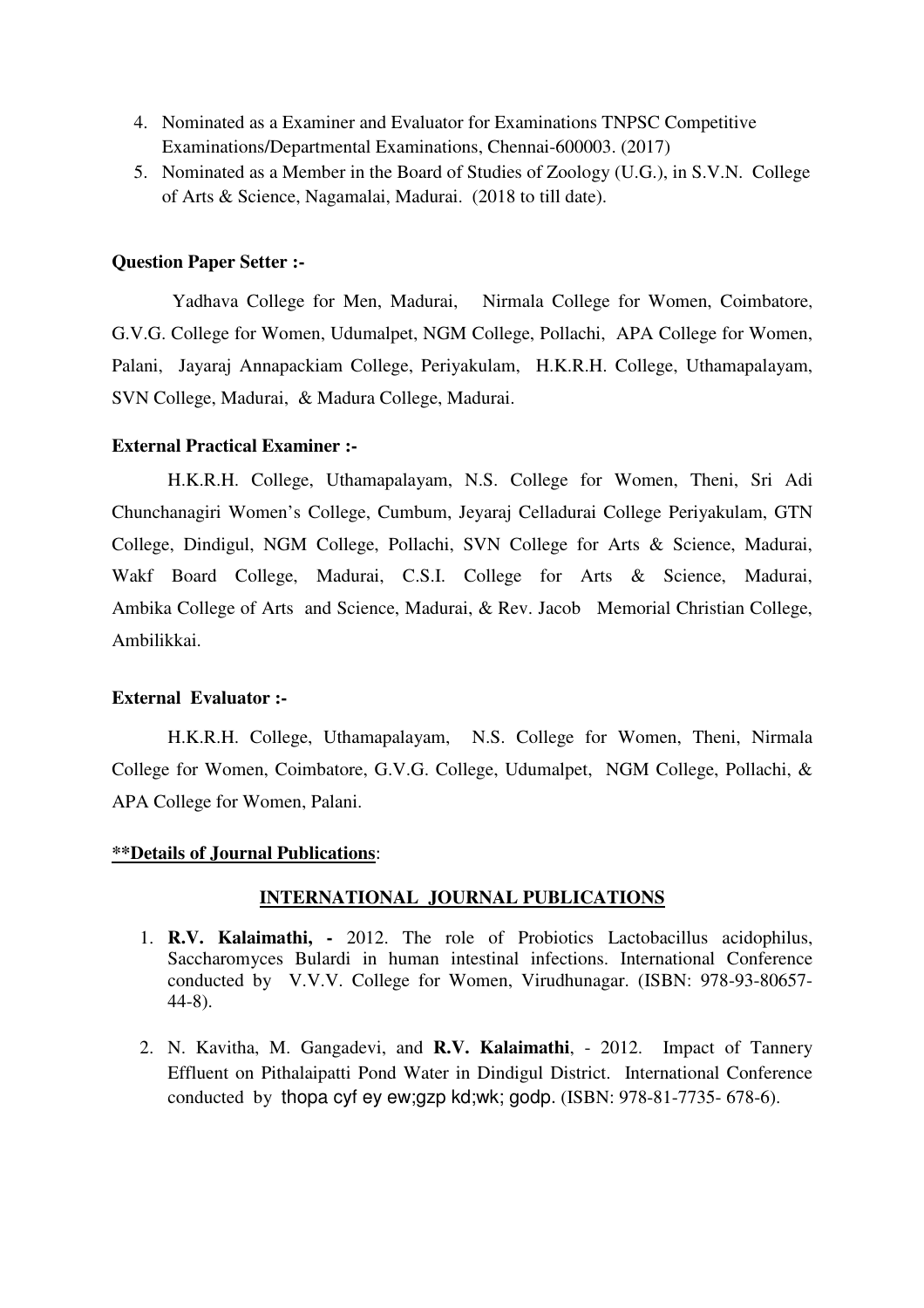- 3. **R.V. Kalaimathi**, and C. Kandeepan, 2013. A Review on Probiotics. International Conference conducted by Rev. Jacob Memorial Christian College, Ambilikai. Ottanchatram. (ISBN: 978-93-82323-26-6).
- 4. B. Asha Nancy, K. Elumalai, P. Sivamani, C. Kandeepan and **R.V. Kalaimathi**, 2014. Screening of Bacteria from selected marketed fishes and their sensitivity spectrum to extracts of spicy indigenous plants. International Journal of Current Research and Academic Review 2(8): 281-293 (ISSN: 2347 - 3215).
- 5. P. Sivamani, B. Asha Nancy, M. Mary Queen, **R.V. Kalaimathi**, and C. Kandeepan, 2014. Ocular infection–Fungal isolates and their sensitivity to essential oils of selected herbals. International Journal of Scientific Research Vol. 3(9):8-13. (ISSN No: 2277 - 8179).
- 6. P. Sivamani, B. Asha Nancy, M. Mary Queen **R.V. Kalaimathi**, and C. Kandeepan**,** 2014. Otitis Externa-Bacterial Isolates and Their Sensitivity to Essential Oils of Selected Indigenous Plants. International Journal of Scientific Research Vol. 3 (9): 13-18. (ISSN No: 2277 - 8179).
- 7. M. Mary Queen, P. Martin, K. Elumalai, C. Kandeepan, **R.V. Kalaimathi** and P. Sivamani, 2014. Effect of Selected Plant Fumigants against Dengue fever Vector *Aedes aegypti* (Linn). International Journal of Current Research and Academic Review 2(8): 294-303. (ISSN: 2347 - 3215)
- 8. D. Kayathri, **R.V. Kalaimathi**, D. Karthick Rajan, P. Sivamani, 2015. World Journal of Pharmacy and Pharmaceutical Sciences, " Hepatoprotective Activity of Cajanus Cajan in Sodium Fluoride Treated Swiss Albino (Balb/c) Mice" Research Article, (ISSN: 2278-4357)
- 9. **R.V. Kalaimathi**, C. Kandeepan, P. Sivamani, and D. Raghunathan, 2015. " Effectiveness of a Bacillus megaterium, as a probiotic in Salmonella typhimurium induced infection in rats," Journal of Pharmancy Research Article. (ISSN: 0974-6943)
- 10. **R.V. Kalaimathi,** C. Kandeepan, and D. Kayathri, 2018. International Scientific Congres, "Medical and Biological Sciences Achievements and Perspectives" Immunomodulatory activity of Probiotics against *Salmonella typhimurium* infected mice, St. Joseph University in Tanzania, (ISSN: 2619-8746).
- 11. P. Muthukumar, C. Kandeepan, and **R.V. Kalaimathi,** 2019. International Journal of Life Sciences Research, "Assemblage and characterization of Lactobacillus associated with gut of freshwater cultivable fishes of South India," Research Publish Journals. (ISSN: 2348-3148).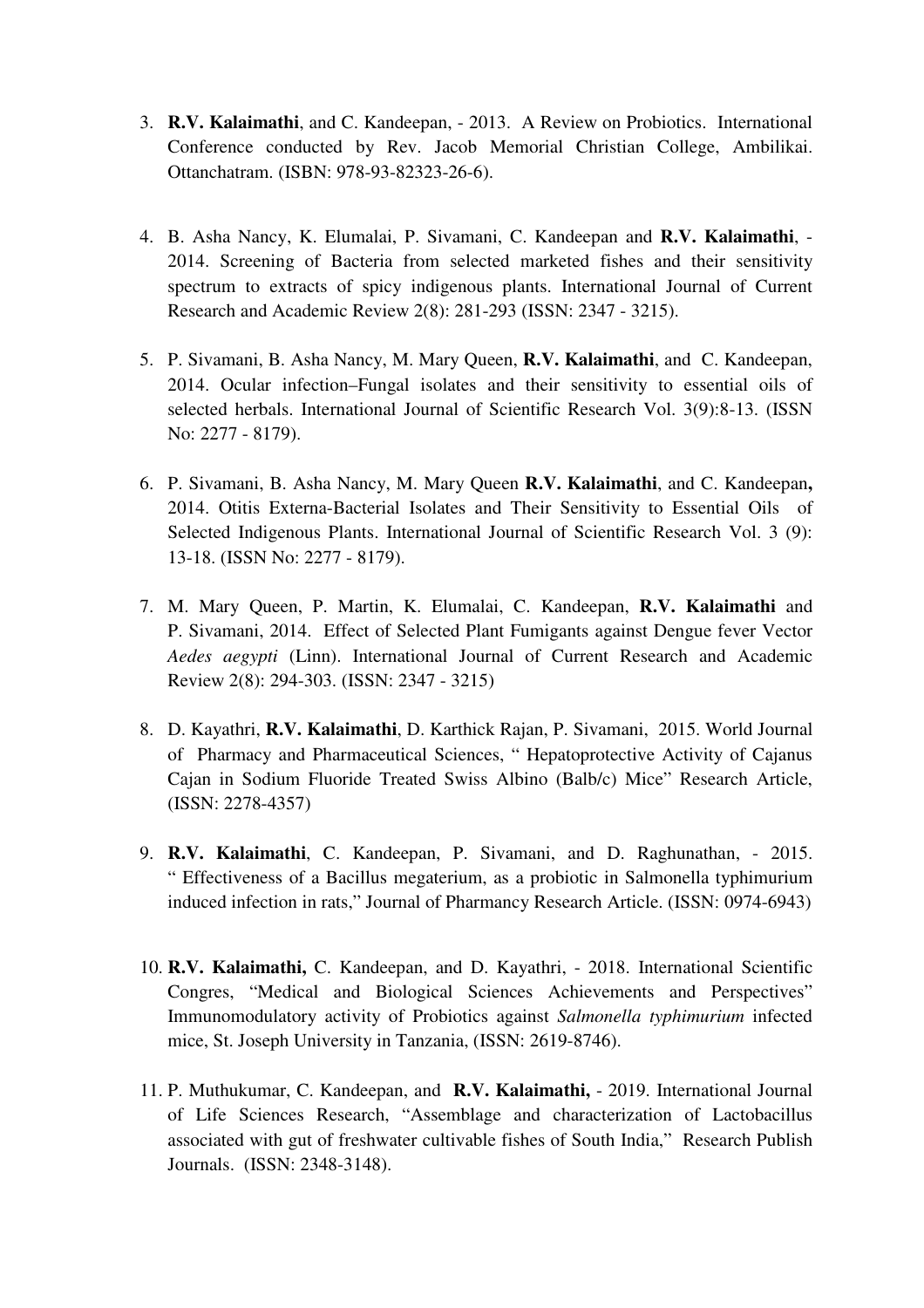#### **NATIONAL PUBLICATIONS:**

- 1. T. Jeyalalitha, P. Murugan, M. Umayavalli, and **R.V. Kalaimathi**, 2014. Evaluation of Leaf extracts of Anthocephalus Cadamba against Learvae and pupae of culex Quinqueta sciatus and repellant activity on Adult vector mosquitoes. National Seminor on Advances in Chemistry, conducted by Arulmigu Palaniandavar College of Arts & Culture, Palani. (ISBN: 978-93-80657-01-1).
- 2. M. Gangadevi, N. Puvaneshwari, **R.V. Kalaimathi**, and A. Amutha, 2014. Polycytic Ovary Syndrome: A Common, Reproductive Disorder Necessiating Early Recognition and Treatment. National Conference conducted by Arumugam Pillai Seethai Ammal College, Thirupathur. (ISBN: 978-81-924835-3-5).
- 3. **R.V. Kalaimathi**, C. Kandeepan, P. Muthukumar, and P. Sivamani, 2014. Effectiveness of a lactobacillus acidophilus in salmonella typhimurium induced infection in rats. Proceedings of the UGC Sponsored One day National level seminar on "Recent trends in Nano-biotechnology, Bioinformatics, Bio-diversity and its conservation and Environmental Impact on global warming. Pp-160-168.(ISBN: 978- 93-80657-03-5).
- 4. **Dr.R.V. Kalaimathi**, and Mrs. D. Kayathri, 2018. Proteofest 2018, National Conference on Emerging trends in exploring Phytochemicals and Biomolecules for Disease Cure, Anti-oxidant and phytochemical activity of Hypochaeris radicata, Dept. of Biochemistry RJMCC. (ISBN: 978-93-5291-722-8).
- 5. **R.V. Kalaimathi**, and D. Kayathri, and Dr. C. Kandeepan, 2018. "Antimicrobial activity of Lactic acid bacteria against food borne pathogens" on one day National Conference on Botanicals and Phytochemicals: The Challences and promise for Health Care and Drug Development, by Department of Biochemistry, Rev. Jacob Memorial Christian College, Ambilikkai.
- 6. **R.V. Kalaimathi**, and D. Kayathri, 2019. Phytochemical analysis of Ziziphus mauritiana in one day National Level Conference conducted by A.P.A. College for Women, Palani.

## **PROCEEDING PUBLICATIONS:**

1. **R.V. Kalaimathi, -** 2012. The role of Probiotics Lactobacillus acidophilus, Saccharomyces Bulardi in human intestinal infections. International Conference conducted by V.V.V. College for Women, Virudhunagar. (ISBN: 978-93-80657- 44-8).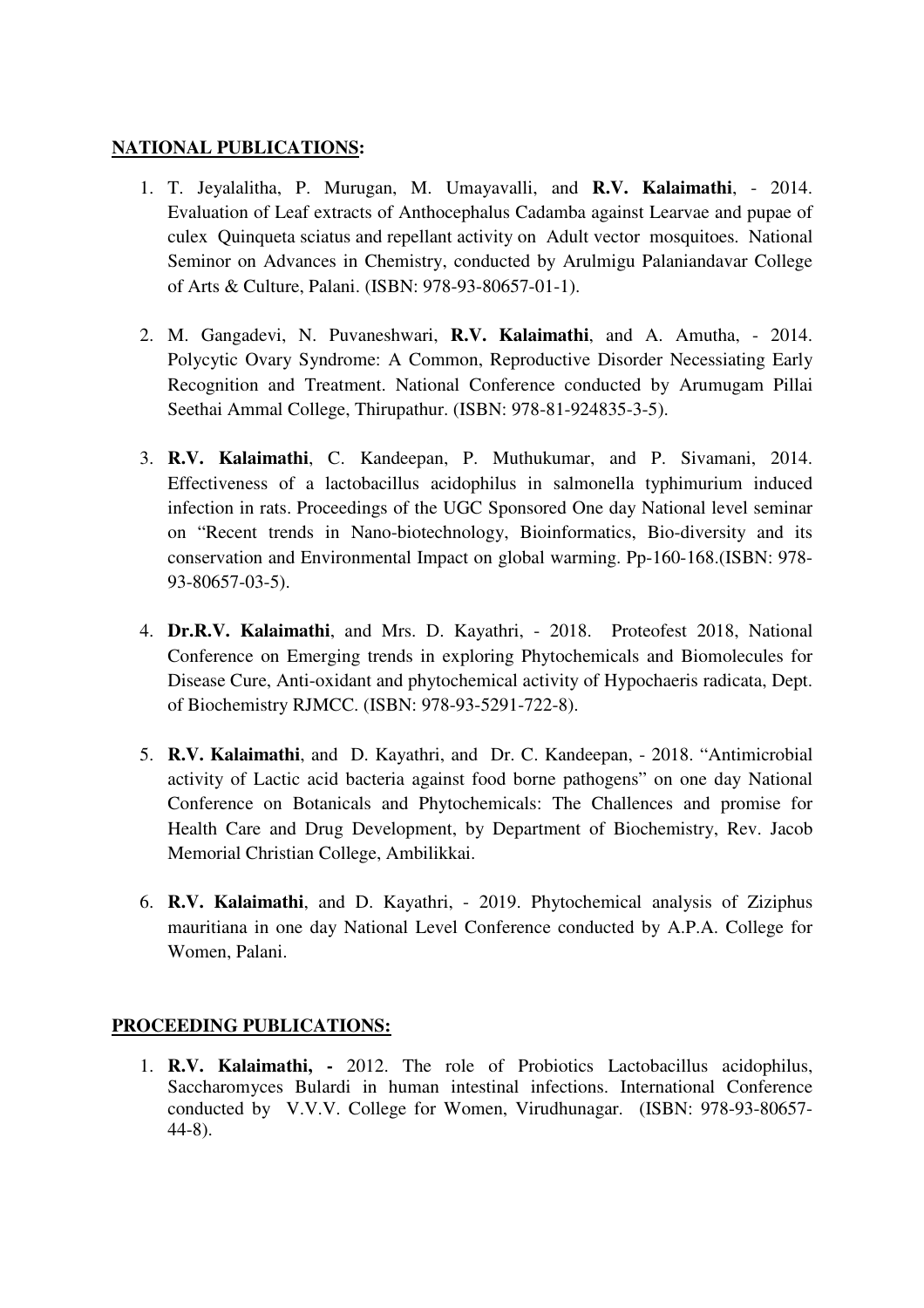- 2. N. Kavitha, M. Gangadevi, and **R.V. Kalaimathi**, 2012. Impact of Tannery Effluent on Pithalaipatti Pond Water in Dindigul District. International Conference conducted by thopa cyf ey ew;gzp kd;wk; godp. (ISBN: 978-81-7735- 678-6).
- 3. **R.V. Kalaimathi**, and C. Kandeepan, 2013. A Review on Probiotics. International Conference conducted by Rev. Jacob Memorial Christian College, Ambilikai. Ottanchatram. (ISBN: 978-93-82323-26-6).
- 4. B. Asha Nancy, K. Elumalai, P. Sivamani, C. Kandeepan and **R.V. Kalaimathi**, 2014. Screening of Bacteria from selected marketed fishes and their sensitivity spectrum to extracts of spicy indigenous plants. International Journal of Current Research and Academic Review 2(8): 281-293 (ISSN: 2347 - 3215).
- 5. P. Sivamani, B. Asha Nancy, M. Mary Queen, **R.V. Kalaimathi**, and C. Kandeepan, 2014. Ocular infection–Fungal isolates and their sensitivity to essential oils of selected herbals. International Journal of Scientific Research Vol. 3(9):8-13. (ISSN No: 2277 - 8179).
- 6. P. Sivamani, B. Asha Nancy, M. Mary Queen **R.V. Kalaimathi**, and C. Kandeepan**,** 2014. Otitis Externa-Bacterial Isolates and Their Sensitivity to Essential Oils of Selected Indigenous Plants. International Journal of Scientific Research Vol. 3 (9): 13-18. (ISSN No: 2277 - 8179).
- 7. M. Mary Queen, P. Martin, K. Elumalai, C. Kandeepan, **R.V. Kalaimathi** and P. Sivamani, 2014. Effect of Selected Plant Fumigants against Dengue fever Vector *Aedes aegypti* (Linn). International Journal of Current Research and Academic Review 2(8): 294-303. (ISSN: 2347 - 3215)
- 8. T. Jeyalalitha, P. Murugan, M. Umayavalli, and **R.V. Kalaimathi**, 2014. Evaluation of Leaf extracts of Anthocephalus Cadamba against Learvae and pupae of culex Quinqueta sciatus and repellant activity on Adult vector mosquitoes. National Seminor on Advances in Chemistry, conducted by Arulmigu Palaniandavar College of Arts & Culture, Palani. (ISBN: 978-93-80657-01-1).
- 9. M. Gangadevi, N. Puvaneshwari, **R.V. Kalaimathi**, and A. Amutha, 2014. Polycytic Ovary Syndrome: A Common, Reproductive Disorder Necessiating Early Recognition and Treatment. National Conference conducted by Arumugam Pillai Seethai Ammal College, Thirupathur. (ISBN: 978-81-924835-3-5).
- 10. **R.V. Kalaimathi**, C. Kandeepan, P. Muthukumar, and P. Sivamani, 2014. Effectiveness of a lactobacillus acidophilus in salmonella typhimurium induced infection in rats. Proceedings of the UGC Sponsored One day National level seminar on "Recent trends in Nano-biotechnology, Bioinformatics, Bio-diversity and its conservation and Environmental Impact on global warming. Pp-160-168.(ISBN: 978-93-80657-03-5).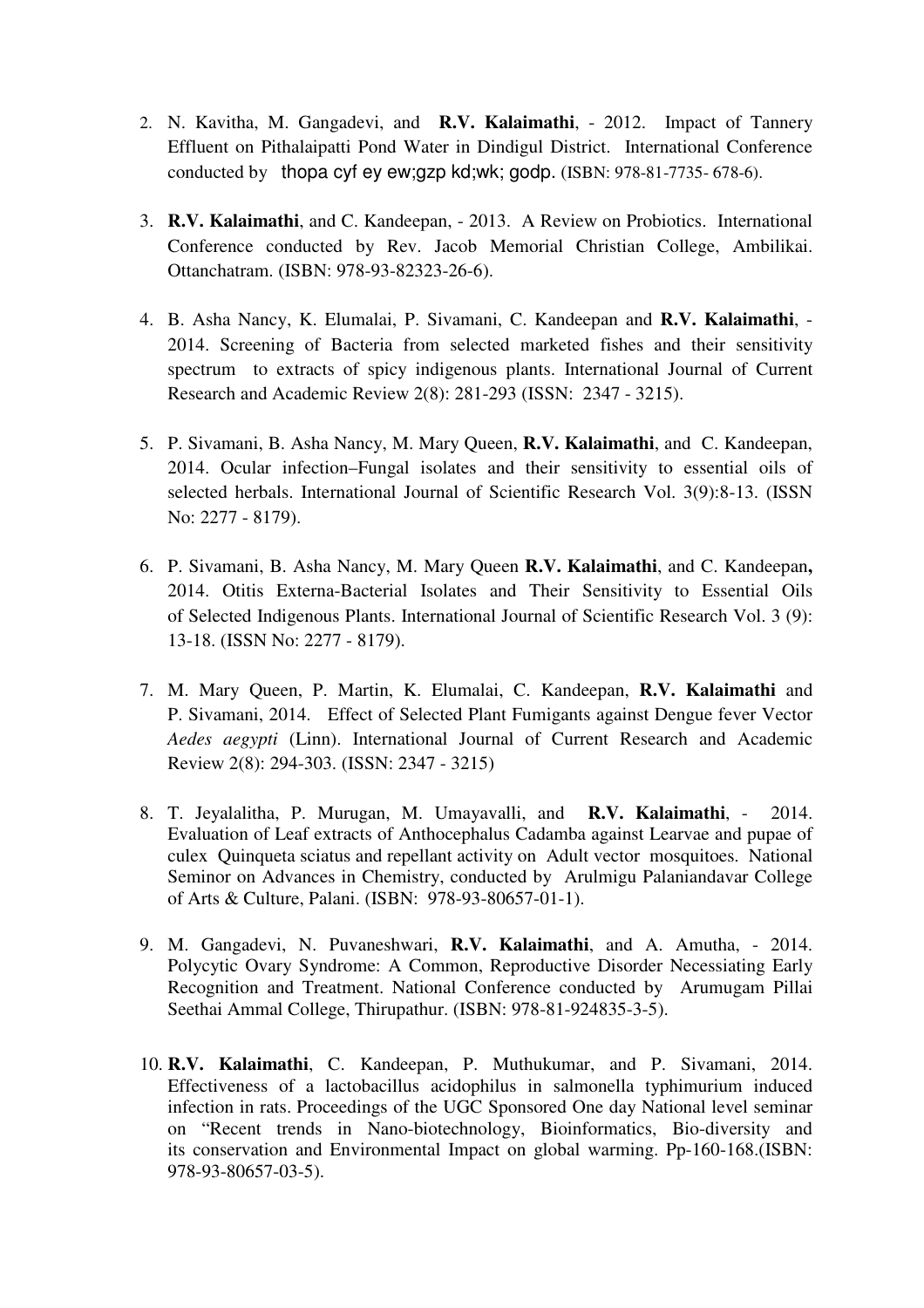- 11. D. Kayathri, **R.V. Kalaimathi**, D. Karthick Rajan, P. Sivamani, 2015. World Journal of Pharmacy and Pharmaceutical Sciences, " Hepatoprotective Activity of Cajanus Cajan in Sodium Fluoride Treated Swiss Albino (Balb/c) Mice" Research Article. (ISSN: 2278-4357)
- 12. **R.V. Kalaimathi**, C. Kandeepan, P. Sivamani, and D. Raghunathan, 2015. " Effectiveness of a Bacillus megaterium, as a probiotic in Salmonella typhimurium induced infection in rats," Journal of Pharmancy Research Article. (ISSN: 0974-6943)
- 13. **Dr. R.V. Kalaimathi**, and Mrs. D. Kayathri, 2018. Proteofest 2018, National Conference on Emerging trends in exploring Phytochemicals and Biomolecules for Disease Cure, Anti-oxidant and phytochemical activity of Hypochaeris radicata, Dept. of Biochemistry RJMCC. (ISBN: 978-93-5291-722-8).
- 14. **R.V. Kalaimathi,** C. Kandeepan, and D. Kayathri, 2018. International Scientific Congres, "Medical and Biological Sciences Achievements and Perspectives" Immunomodulatory activity of Probiotics against Salmonella typhimurium infected mice, St. Joseph University in Tanzania, (ISSN: 2619-8746).
- 15. **R.V. Kalaimathi**, and D. Kayathri, and Dr. C. Kandeepan, 2018. "Antimicrobial activity of Lactic acid bacteria against food borne pathogens" on one day National Conference on Botanicals and Phytochemicals: The Challences and promise for Health Care and Drug Development, by Department of Biochemistry, Rev. Jacob Memorial Christian College, Ambilikkai.
- 16. P. Muthukumar, C. Kandeepan, and **R.V. Kalaimathi,** 2019. International Journal of Life Sciences Research, "Assemblage and characterization of Lactobacillus associated with gut of freshwater cultivable fishes of South India," Research Publish Journals. (ISSN: 2348-3148).
- 17. **R.V. Kalaimathi**, and D. Kayathri, 2019. Phytochemical analysis of Ziziphus mauritiana in one day National Level Conference conducted by A.P.A. College for Women, Palani.

#### **BOOKS PUBLISHED:**

- 1. Dr. C. Kandeepan and **R.V. Kalaimathi, (2013).** Ist B.Sc., Zoology (UZOO01) Invertebrata (Theory) MKU, DDE, Palkalai nagar, Madurai -21.
- 2. Dr. C. Kandeepan and **R.V. Kalaimathi, (2013).** Ist B.Sc., Zoology (UZOO01) Invertebrata & Chordata (Practical - I) MKU, DDE, Palkalai nagar, Madurai -21.
- 3. Dr. C. Kandeepan and **R.V. Kalaimathi,** & Staff Members of APACProceedings-Recent Trends on Nano-Biotechnology, Bioinformatics, Bio-Diversity and its Conservation and Environmental Impact on Global Warming-2014, Shanlax Publications. Pages: 223, ISBN: 938065703-X.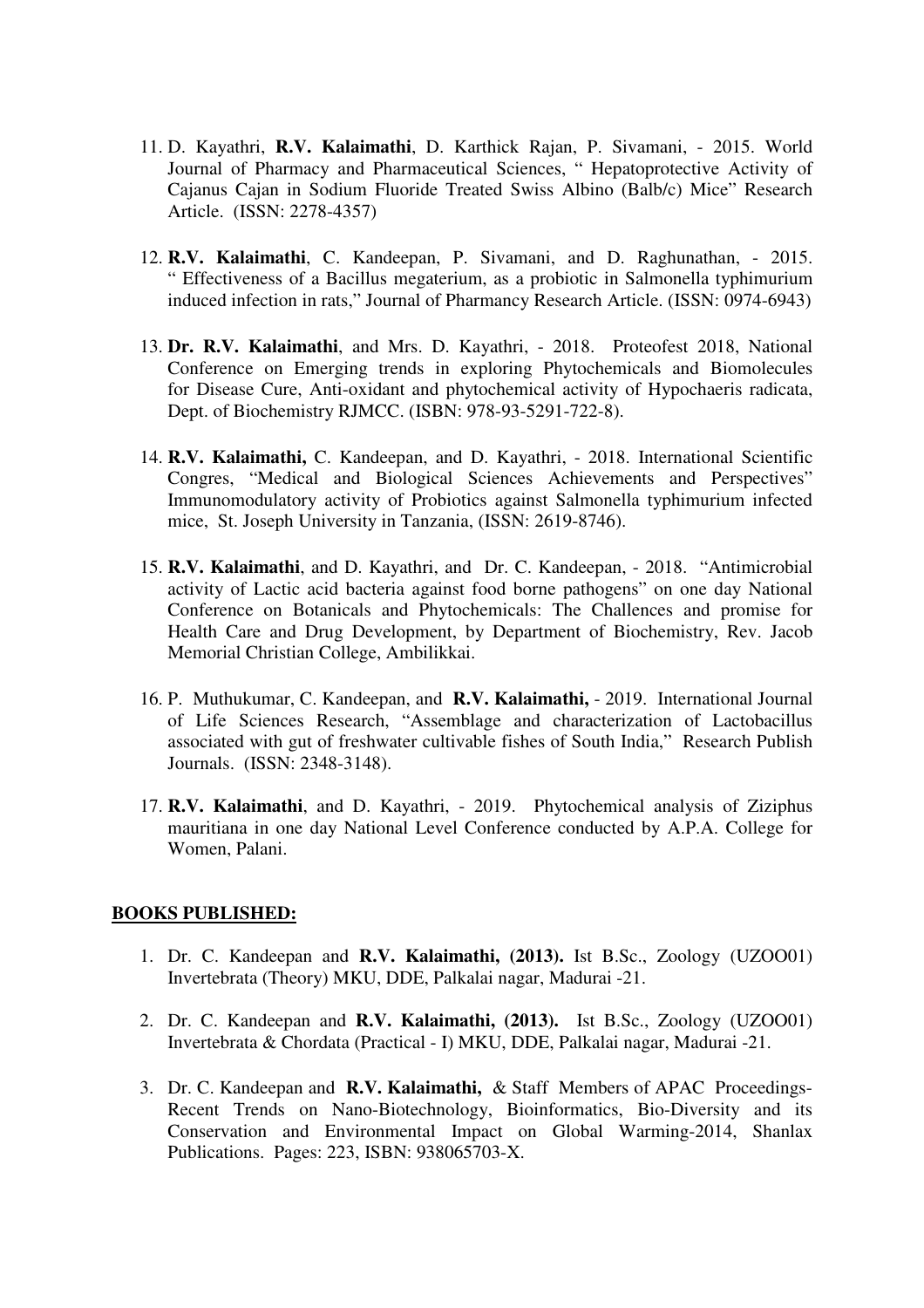# **\*\*Details of Conference/Seminar Attended**:

| SI.<br>No. | Name of the<br>Seminar/<br>Conference/<br><b>Symposia</b><br>Workshop, etc.                                                                         | Name of the<br><b>Sponsoring Agency</b>                                                                            | <b>Place</b>                                                                     | Date       |
|------------|-----------------------------------------------------------------------------------------------------------------------------------------------------|--------------------------------------------------------------------------------------------------------------------|----------------------------------------------------------------------------------|------------|
| 1.         | International<br>Conference on<br>"Global<br>Competitiveness in<br>Biology, Chemistry<br>and Environment: for<br>better tomorrow"                   | Dept. of Biochemistry<br>"Studies on the<br>Prevalence of<br>Cardiomyopathies with<br>their Molecular<br>Analyses" | Rev. Jacob<br><b>Memorial Christian</b><br>College, Ambilikkai<br>$-624612.$     | 03-02-2011 |
| 2.         | International<br>Conference on<br>"Global<br>Competitiveness in<br>Biology, Chemistry<br>and Environment: for<br>better tomorrow"                   | Dept. of Biochemistry<br>"Cloning of Medicinal<br>Plants Through<br>Micropropagation"                              | Rev. Jacob<br><b>Memorial Christian</b><br>College, Ambilikkai<br>$-624612.$     | 03-02-2011 |
| 3.         | <b>International Seminar</b><br>on "Emerging Trends<br>and Innovative<br>Technologies in<br><b>Biological Sciences</b><br>for a Better<br>Tomorrow" | Dept. of Biochemistry                                                                                              | V.V. Vanniaperumal<br>College for Women,<br>Virudhunagar - 626<br>001.           | 8-12-2011  |
| 4.         | பன்னாட்டு ஆய்வுக்<br>கருத்தரங்கம்<br>''மானிட நலனில்<br>சுற்றுச்சூழல்''                                                                              | வாழிய உலக நல<br>நற்பணி மன்றம்                                                                                      | பழனி - 624 601.                                                                  | 23-12-2012 |
| 5.         | International<br>Conference on<br>"Advances in<br><b>Numerical Analysis</b><br>and Applied<br>Mathematics"                                          | Dept. of Mathematics                                                                                               | A.P.A college for<br>Women,<br>Palani - 624615                                   | 24-08-2013 |
| 6.         | International<br>Symposium on<br>Research Tools in<br><b>Biological Science</b><br>$(ISRTBS-18)$                                                    | PG & Research Dept. of<br>Zoology,                                                                                 | J.K.K. Nataraja<br>College of Arts $\&$<br>Science,<br>Komarapalayam-<br>638183. | 17-12-2018 |

# **INTERNATIONAL SEMINAR & CONFERENCE**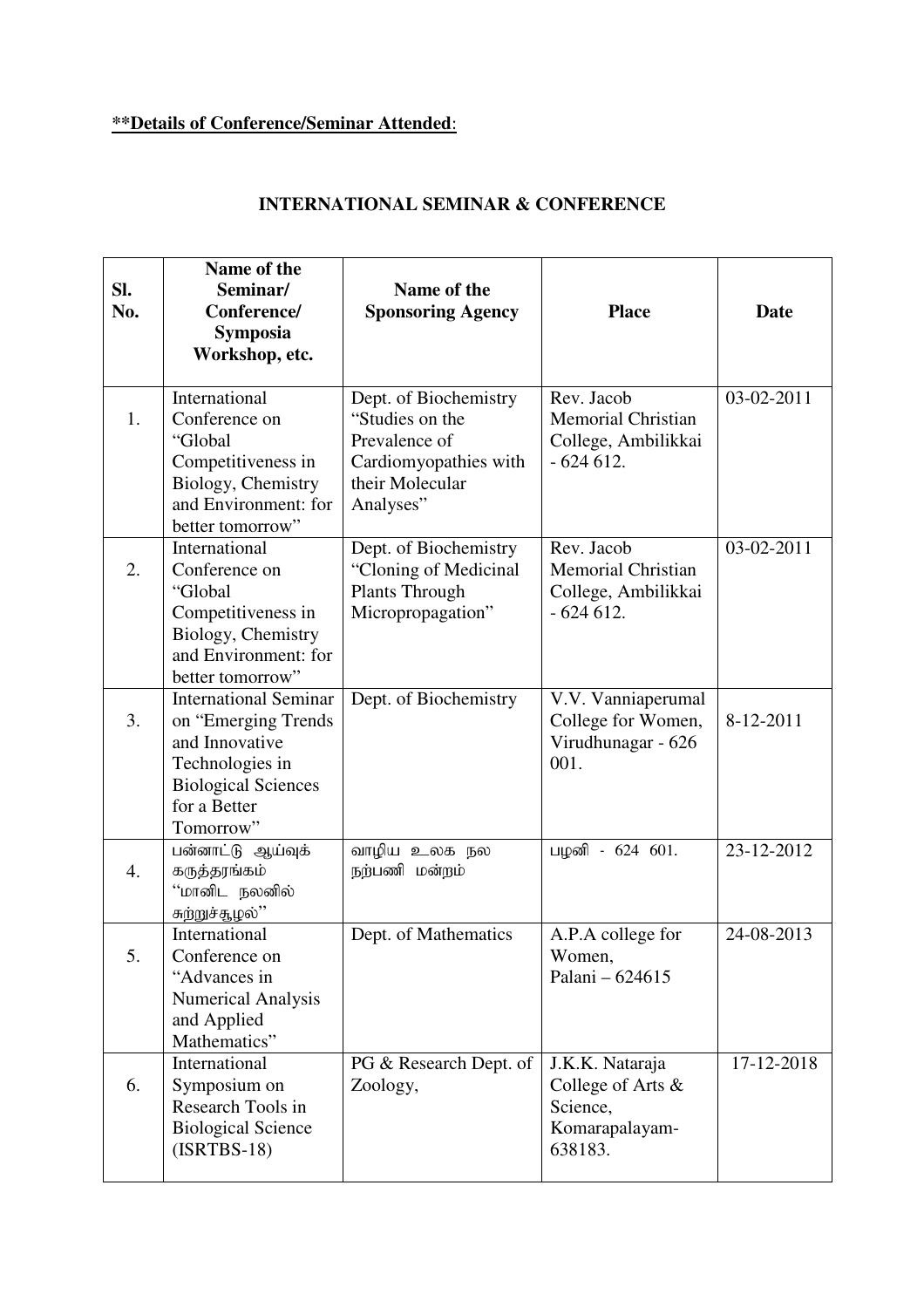|    | <b>International Seminar</b> |                     | A.P.A college for |            |
|----|------------------------------|---------------------|-------------------|------------|
|    | on Biological                | PG Dept of Zoology, | Women,            | 04-02-2019 |
|    | Sciences                     | $\&$                | Palani - 624 601. |            |
|    |                              | PG Dept. of Botany, |                   |            |
|    | <b>International Seminar</b> |                     |                   |            |
| 8. | on "Emerging Trends"         | Dept. of Zoology,   | Fatima College    | 26-02-2019 |
|    | in Biological                |                     | (Autonomous),     |            |
|    | Research"                    |                     | Madurai - 18.     |            |

# **NATIONAL SEMINAR**:-

| SI.<br>N <sub>0</sub> | Name of the Seminar/<br><b>Conference/ Symposia</b><br>Workshop, etc.                 | Name of the<br><b>Sponsoring Agency</b>                                                                                         | <b>Place</b>                                                                                                   | <b>Date</b>                      |
|-----------------------|---------------------------------------------------------------------------------------|---------------------------------------------------------------------------------------------------------------------------------|----------------------------------------------------------------------------------------------------------------|----------------------------------|
| 1.                    | State Level Workshop on<br>"Techniques on<br>Chromatography and Mass<br>Spectrometry" | Dept. of Chemistry                                                                                                              | A.P.A college for<br>Women,<br>Palani - 624615.                                                                | 15-04-2009                       |
| 2.                    | State Level Workshop on<br>PCR-A Magic Tool in<br>Biotechnology                       | Dept. of Zoology                                                                                                                | A.P.A college for<br>Women,<br>Palani - 624615.                                                                | 21-04-2009                       |
| 3.                    | State Level Seminar on<br><b>Emerging Trends in Modern</b><br>Life Science            | Dept. of<br>Biochemistry &<br>Biotechnology                                                                                     | Sourashtra College,<br>Madurai - 4.                                                                            | 20-02-2010                       |
| 4.                    | Seminar on "Assignments"<br>and Achievements of<br><b>Applied Plant Sciences"</b>     | <b>UGC</b>                                                                                                                      | Dept. of Plant Biology<br>and Plant<br>Biotechnology<br>Nirmala College for<br>Women,<br>Coimbatore - 641 018. | 20-02-2010                       |
| 5.                    | Kayakalapa Course<br>Certificate                                                      | The World<br><b>Community Service</b><br>Centre, -<br>அறிவுத்திருக்கோயில்,<br>பழனி மனவளக்கலை<br>மன்றம்,<br>அறக்கட்டளை,<br>பழனி. | A.P.A college of Arts<br>$\&$<br>Culture,<br>Palani - 624 601                                                  | 24-03-2010                       |
| 6.                    | Ariviyal Tamil National<br>Conference                                                 | Tamilnadu Govt.<br>Ariviyal Tamil<br>Mandram and<br>Manonmaniyam<br>Sundaranar<br>University                                    | Vivekanandha<br>Kendra,<br>Kanniyakumari.                                                                      | 07-10-2010<br>$\&$<br>08-10-2010 |
| 7.                    | National Seminar on<br>"Nature & Biodiversity                                         | Dept. of Plant                                                                                                                  | Sadakathullah Appa<br>College,<br>(Autonomous)                                                                 | 31-01-2011                       |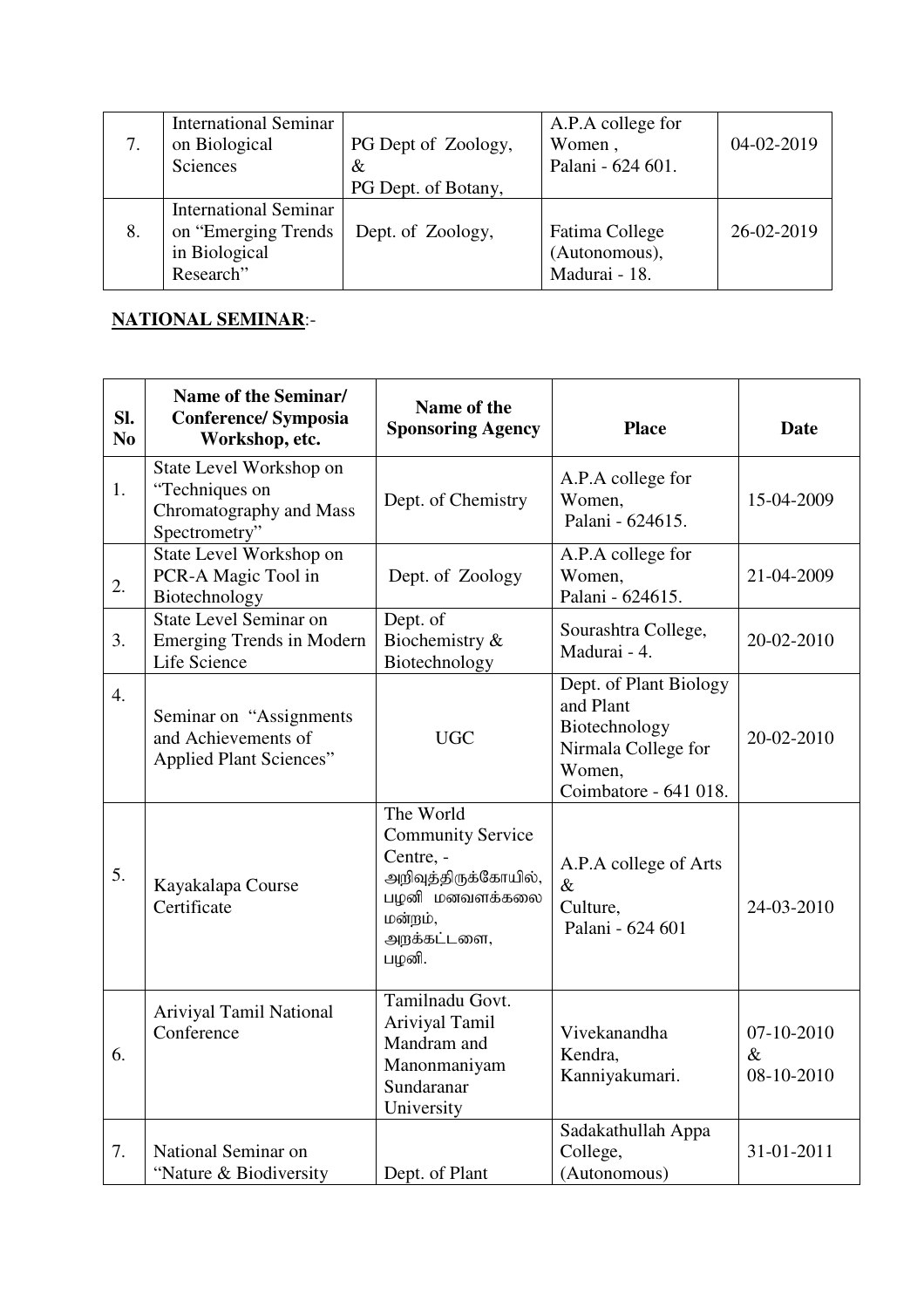|     | Conservation"                                                                                                                               | <b>Biology and Plant</b><br>Biotechnology &<br>Dept. of<br>Adv.Zoology &<br>Biotechnology           | Tirunelveli - 627 011.                                            |                                  |
|-----|---------------------------------------------------------------------------------------------------------------------------------------------|-----------------------------------------------------------------------------------------------------|-------------------------------------------------------------------|----------------------------------|
| 8.  | State Level Workshop on<br>"Good Laboratory<br>Practices"                                                                                   | PG & Research<br>Dept. of Zoology<br>Catalyzed &<br>Supported by<br>TNSCST, Govt. of<br>Tamil Nadu. | Lady Doak College<br>(Autonomous),<br>Madurai - 2.<br>Tamil Nadu. | 14-10-2011                       |
| 9.  | Two days Science<br><b>Academies Lecture</b><br>Workshop on "Frontier<br>Areas in Life Sciences"                                            | Dept. of<br>Biotechnology                                                                           | Lady Doak College<br>(Autonomous),<br>Madurai - 2.<br>Tamil Nadu. | 16-02-2012<br>$\&$<br>17-02-2012 |
| 10. | State Level Seminar on<br>"Recent Trends in<br>Biotechnology &<br>Bioinformatics"                                                           | PG Dept. of Zoology                                                                                 | A.P.A college of Arts<br>$\&$<br>Culture,<br>Palani - 624 601.    | 30-03-2012                       |
| 11. | <b>National Level Conference</b><br>"Advances in Modern<br>Biology and Environment"                                                         | Dept. of Zoology                                                                                    | H.H. The Rajah's<br>Govt. College,<br>Pudukkottai - 622<br>001.   | 07-02-2013<br>$\&$<br>08-02-2013 |
| 12. | National Level Seminar on<br>"The Widening Horizons of<br>Chemistry"                                                                        | Dept. of Chemistry                                                                                  | A.P.A college for<br>Women,<br>Palani - 624615.                   | 11-02-2013                       |
| 13. | State Level Seminar cum<br>Workshop on "Recent<br>Trends and Innovative<br>Technologies in Biological<br><b>Sciences for Better Future"</b> | PG Dept. of Botany                                                                                  | A.P.A college of Arts<br>$\&$<br>Culture,<br>Palani - 624 601     | 14-02-2013<br>$\&$<br>15-02-2013 |
| 14. | State Level Seminar on<br>"Recent Trends in<br><b>Advanced Materials and</b><br>Geo-Informatics"                                            | PG Dept. of Physics                                                                                 | A.P.A college of Arts<br>$\&$<br>Culture,<br>Palani - 624 601.    | 01-03-2013                       |
| 15. | State Level Seminar on<br>"Renewable Energy and<br>Their Conservation with<br>Special Reference to<br>Biotechnology"                        | PG Dept. of Zoology                                                                                 | A.P.A college of Arts<br>$\&$<br>Culture,<br>Palani - 624 601.    | 12-03-2013                       |
| 16. | National Level Seminar on<br>'Biodiversity $-A$<br>perspective for Future Era'                                                              | PG Dept of<br>Zoology,                                                                              | A.P.A college for<br>Women,<br>Palani - 624 601.                  | 28-01-2014                       |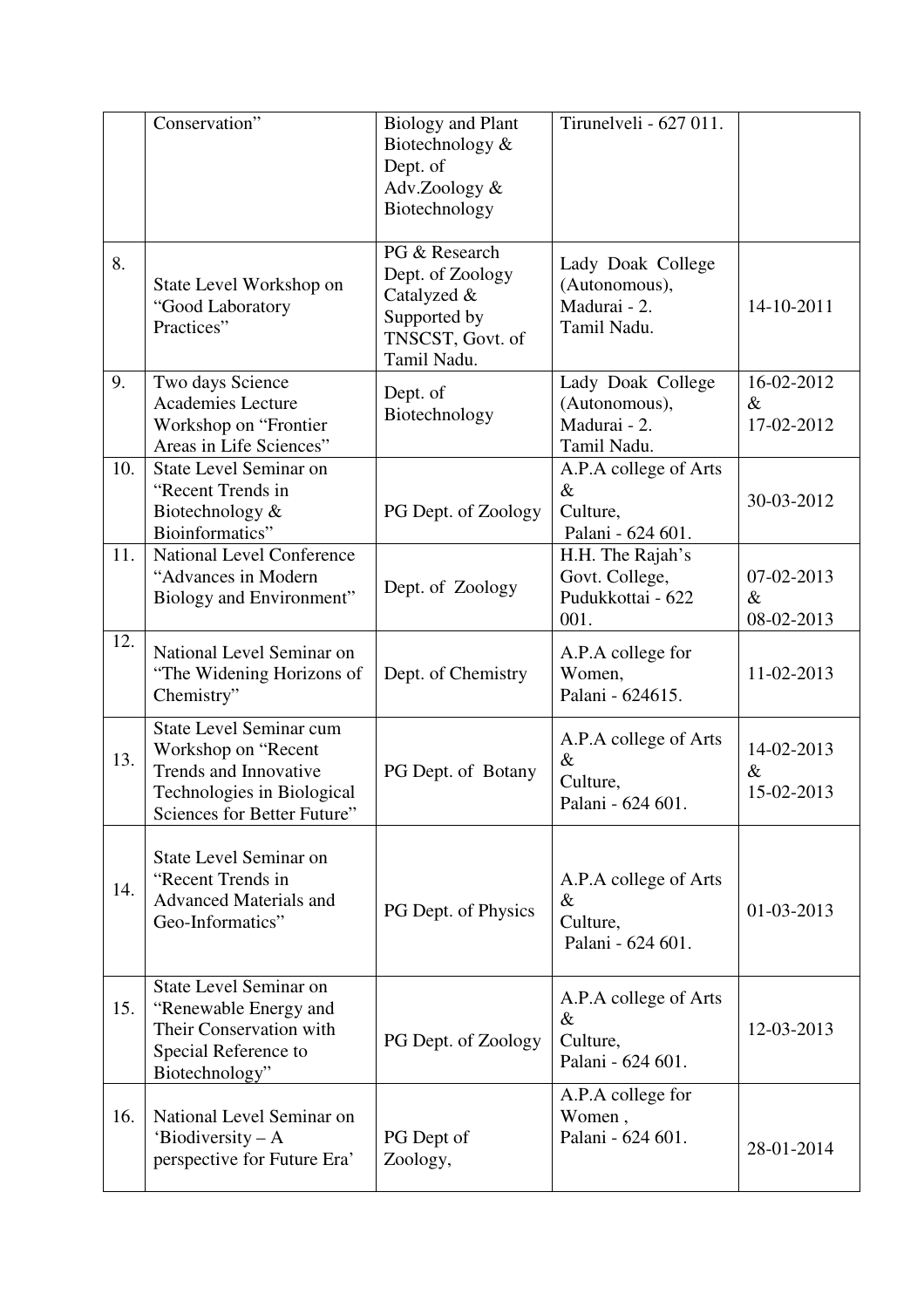| 17. | National Conference on<br>"Global Opportunities for<br>Recent Development in<br>Science and Technology"                                                                               | Dept. of<br>Biochemistry                                       | Rev. Jacob Memorial<br>Christian College,<br>Ambilikkai - 624 612.     | 08-02-2014                       |
|-----|---------------------------------------------------------------------------------------------------------------------------------------------------------------------------------------|----------------------------------------------------------------|------------------------------------------------------------------------|----------------------------------|
| 18. | National Level Seminar on<br>"Recent Advances in<br>Chemistry"                                                                                                                        | Dept. of Chemistry<br>(UGC Sponsored)                          | A.P.A college of Arts<br>$\&$<br>Culture,<br>Palani - 624 601.         | 11-08-2014                       |
| 19. | National Seminar on<br>"BIOVISION-2014"<br>(Recent Trends and Future<br>Perspectives of Biosciences)                                                                                  | Dept. of Zoology<br>and Botany<br>(UGC Sponsored)              | Arumugam Pillai<br>Seethai Ammal<br>College,<br>Thirupathur - 630 211. | 05-09-2014<br>$\&$<br>06-09-2014 |
| 20. | National Level Seminar on<br>"Recent Trends in Nano-<br>Biotechnology,<br>Bioinformatics, Bio-<br>diversity and its<br>Conservation and<br>Environmental Impact on<br>Global Warming" | PG Dept. of Zoology<br>(UGC Sponsored)                         | A.P.A College of Arts<br>$\&$<br>Culture,<br>Palani - 624 601.         | 13-10-2014                       |
| 21. | Workshop on "Next"<br><b>Generation Sequencing</b><br>Data Analysis"                                                                                                                  | Dept. of<br>Biotechnology                                      | Manonmaniam<br>Sundaranar<br>University,<br>Tirunelveli - 627 012.     | 02-03-2015                       |
| 22. | UGC sponsored Seminar on<br>"Sustenances of<br>Biodiversity in the Era of<br>Bioinformatics"                                                                                          | PG & Research<br>Dept. of Botany,<br>(UGC Sponsored)           | A.P.A College of Arts<br>$\&$<br>Culture,<br>Palani - 624 601.         | 11-03-2015                       |
| 23. | National Seminar on<br>"Writing Skills of Minor,<br>Major Projects and<br>Proposals for Conferences,<br>Seminars and Workshops"                                                       | Dept. of Library and<br><b>Information Science</b>             | Rev. Jacob Memorial<br>Christian College,<br>Ambilikkai - 624 612.     | 12-09-2015                       |
| 24. | National Seminar on "Wild<br>Life Conservation"                                                                                                                                       | PG Dept. of Zoology<br>(UGC Sponsored)                         | A.P.A college of Arts<br>$\&$<br>Culture,<br>Palani - 624 601.         | 01-10-2015                       |
| 25. | <b>Eye Donation Awareness</b><br>Camp                                                                                                                                                 | Lions Club of<br>Sivakasi Cracker<br>City Dist. 324-B4.        | A.P.A college of Arts<br>$\&$<br>Culture,<br>Palani - 624 601.         | 28-01-2016                       |
| 26. | One Day National Level<br>Workshop on<br>Conservation of<br><b>Biodiversity for Sustainable</b><br>Future"                                                                            | Sri G.V.G.<br>Visalakshi College<br>for<br>Women, (Autonomous) | Udumalpet - 642 128.                                                   | 05-03-2016                       |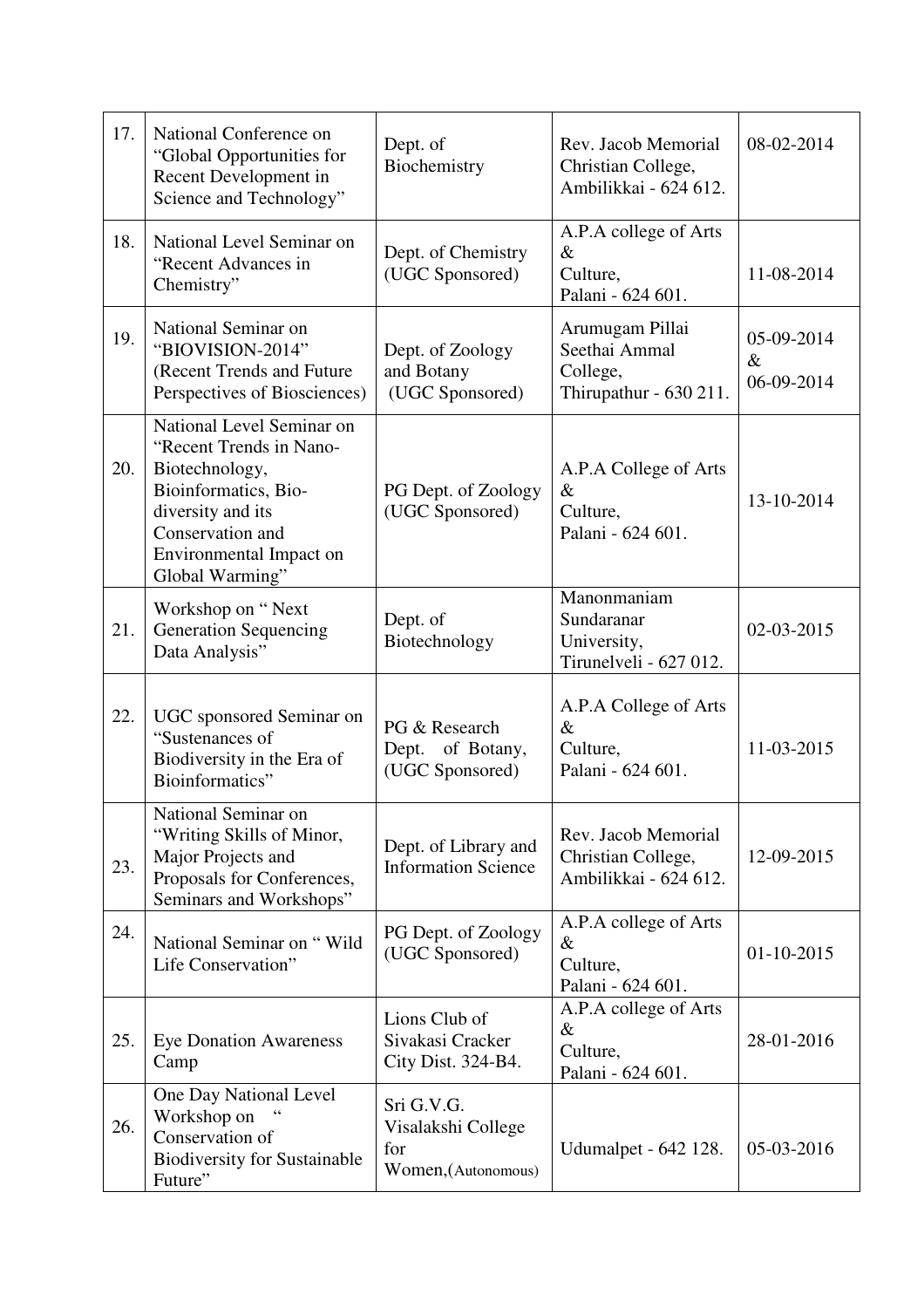| 27. | One day Workshop on<br>"Virtual Dissection Lab in<br>Zoology"                                                                                                                                                    | Dept. of<br>Biotechnology,<br><b>Mother Teresa</b><br>Women's<br>University,                                                                                                   | <b>Mother Teresa</b><br>Women's university,<br>Kodaikanal,<br>Tamil Nadu.               | 18-10-2016                           |
|-----|------------------------------------------------------------------------------------------------------------------------------------------------------------------------------------------------------------------|--------------------------------------------------------------------------------------------------------------------------------------------------------------------------------|-----------------------------------------------------------------------------------------|--------------------------------------|
| 28. | One day National Level<br>Seminar on "Recent Trends<br>in Biotechnology"                                                                                                                                         | PG Dept. of<br>Zoology                                                                                                                                                         | A.P.A college of Arts<br>$\&$<br>Culture,<br>Palani - 624 601.                          | 12-01-2017                           |
| 29. | National Level Symposium<br>on "Applications of<br>Biopolymers and<br>Macromolecules"                                                                                                                            | Dept. of<br>Biochemistry                                                                                                                                                       | Rev. Jacob Memorial<br>Christian College,<br>Ambilikkai - 624 612.                      | 25-01-2017                           |
| 30  | Lecture Workshop on<br>"Biodiversity and<br><b>Bioresources: Conservation</b><br>and Utilization"                                                                                                                | PG & Research<br>Dept. of Botany,<br>(Sponsored and<br>Supported by<br><b>Science Academies)</b>                                                                               | Govt. Arts College,<br>(Autonomous),<br>Karur - 639 005.                                | 08-02-2017<br>to<br>10-02-2017       |
| 31. | National Level Seminar on<br>Biodiversity and modern<br>Bio-Technology "<br>Prospects and Challenges"                                                                                                            | PG & Research<br>Dept. of Botany,                                                                                                                                              | A.P.A College of Arts<br>$\&$<br>Culture,<br>Palani - 624 601.                          | 10-03-2017                           |
| 32. | Training Program on<br>"YOGA FOR HOLISTIC<br>LIFE COURSE"                                                                                                                                                        | Centre for<br>Educational<br>Research, Madurai<br>Kamaraj University,<br>Madurai, & The<br><b>World Community</b><br>Service Centre,<br>Temple of<br>Consciousness,<br>Aliyar. | The World<br><b>Community Service</b><br>Centre, Temple of<br>Consciousness,<br>Aliyar. | $18^{th}$ to $23^{rd}$<br>April 2017 |
| 33. | National Seminar on Recent<br>Trends in Ecotoxicological<br>Research                                                                                                                                             | Dept. of Zoology,                                                                                                                                                              | M. K. University<br>(DDE)<br>Madurai - 625 021.                                         | 09-08-2017                           |
| 34. | A Two Day Science<br>Academies; Lecture<br>Workshop on Recent<br><b>Trends in Advanced</b><br>Material Science"                                                                                                  | Dept. of Physics                                                                                                                                                               | A.P.A College of Arts<br>$\&$<br>Culture,<br>Palani - 624 601.                          | 01-09-2017<br>$\&$<br>02-09-2017     |
| 35. | National Conference on<br><b>Emerging Trends in</b><br><b>Exploring Phytochemicals</b><br>and Biomolecules for<br>Disease Cure<br>(Paper:- Antioxidant and<br>Phytochemical Activity of<br>Hypochaeris Radicata) | Dept. of<br>Biochemistry                                                                                                                                                       | Rev. Jacob Memorial<br>Christian College,<br>Ambilikkai - 624 612.                      | 06-02-2018                           |